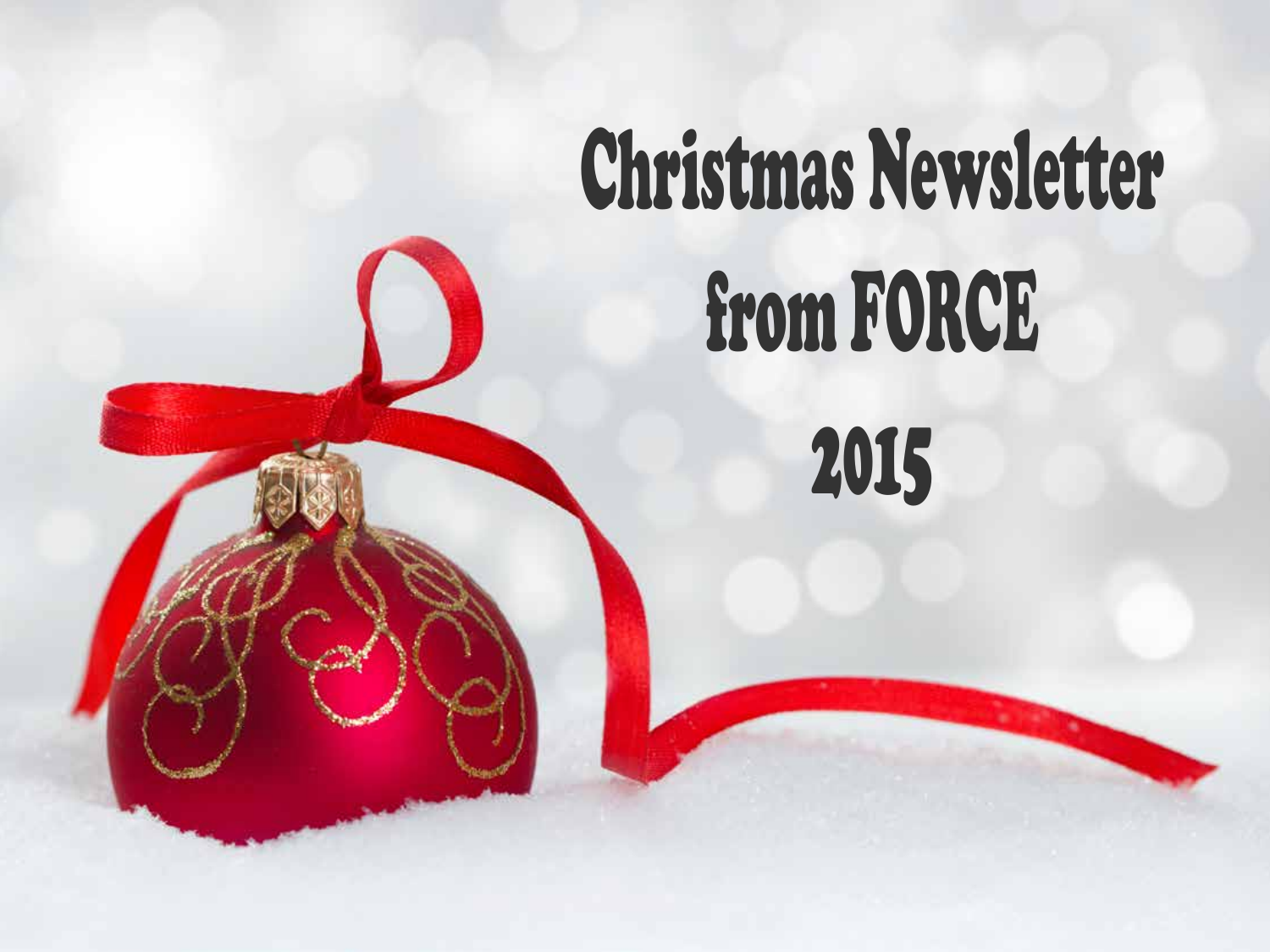# Dear FORCE members

Force congratulates you all with a productive year in 2015, filled with high activities in network groups, at seminars and in projects. Our industry will always be faced with new challenges and has to adapt to changes all the time. We think that the Force organization in the coming years will play an even more important role in facilitating knowledge transfer and communication to meet these challenges.

Please find below updates from both the "Improved exploration" and the "Improved oil & gas recovery" groups within Force.

Celebrating 20 years on Feb 2nd 2016

# FORCE is 20 years in 2015

This year we are celebrating 20 years since Force was founded. In November 1995 Force was born with only 13 companies. As we reach the end of 2015, Force consists of 49 companies. We are celebrating Force 20 years on February 2nd at the start up of the Joining Forces seminar. Read more about this seminar at www.force.org and register if you would like to attend. We hope that at least one person from each member company will attend!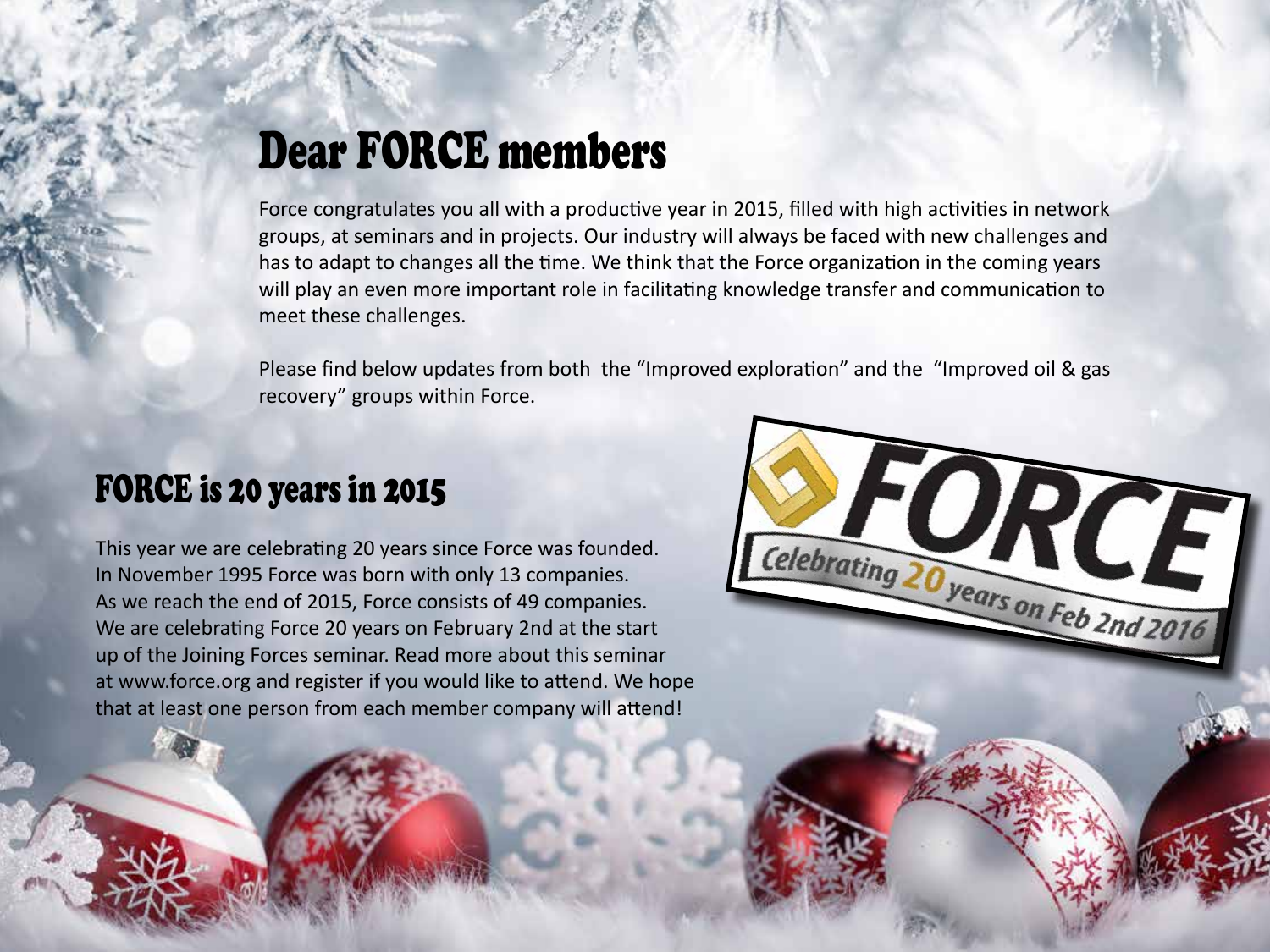# Update from Improved Oil & Gas Recovery

FORCE IOGR has two network groups, Improved EOR Competence and Mature Field – Maximize Recovery. The objective for the EOR competence network is to increase knowledge and share experiences for EOR, disseminate new technologies and ideas from the R&D institutes and service companies and to establish EOR professional

network across company border.

Improve EOR Competence network is planning to have two seminars next year. The first one in March with subject polymer and a second seminar focusing on general EOR, late next year.

The network group Mature Field – Maximize Recovery has had one seminar in 2015 with the title: "Mature field opportunity screening" held

on May 21st. The seminar was well visited with 81 attendants.

The network is planning two seminars in 2016. One in the spring regarding Dynamic Data. The second one is "Advances in Well Technology to Increase Recovery in Mature Fields" and will be held late summer or early autumn.

IOGR has held two Lunch and Learn sessions this year. The first was held by Tor Harald Sandve from Iris October 15th regarding OPM – Open Porous Media. The second one was a presentation from Anders Gjesdal, Statoil, "History Matching – what is sufficient HM for prediction/well planning" held at NPD office December 10th. These events have been vel visited with 20 and 40 attendants.

The group's project "Predicting EOR potential - from lab to field" is still going strong. The objective of this project is to develop a set of best practice for simulating production profile for an EOR process. The EOR process will target water based methods to increase Microscopic Sweep by surfactant or low salinity water. The best practice will cover how to apply lab data and prepare field scale simulation models that can predict incremental EOR production profile.

The project consists of two phases, with defined milestones for each phase:

Phase 1: Calendar year 2014 Phase 2: Calendar year 2015

This means that the project is now at the end of phase 2. In 2015 there have been meetings and workshops in Bergen. Six companies are participating and financing this project.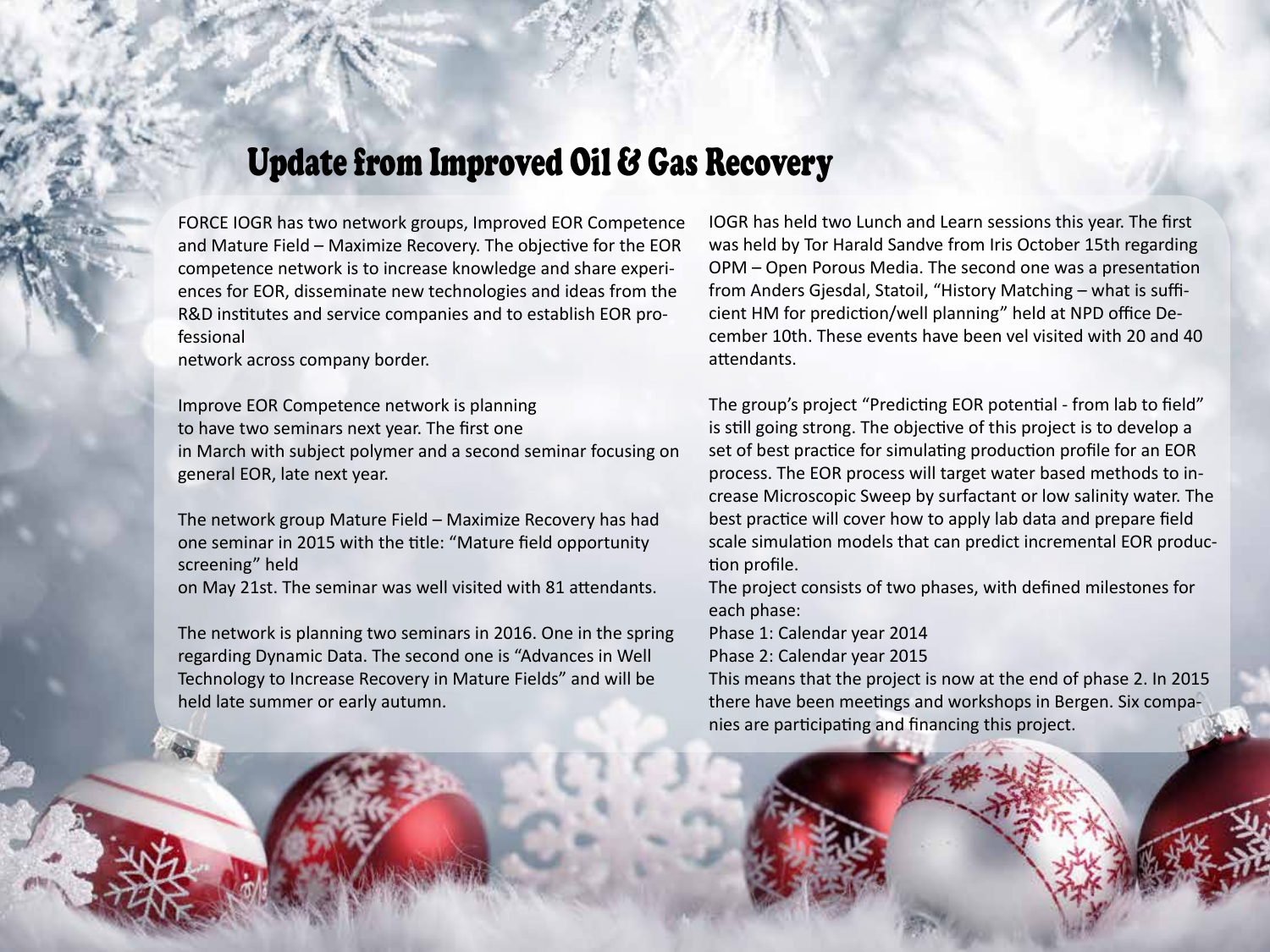## Update from Improved Exploration

The best for the Christmas holidays from the Improved Exploration Group.

In times of low oil price and less funding to seminars the Improved Exploration network groups have had a very active 2015. Our five seminars, four lunch meetings and one field trip have had an outstanding attendance. This gives inspiration to arrange interesting seminars in 2016. The Technical Committee will continue to facilitate a continued high activity level in FORCE.

All the Network groups, The structural geology group, The Geophysical Methods group and The Sedimentology and Stratigraphy group, are planning several seminars for 2016. Three seminars have a confirmed date for 2016: "Pre Stack Seismic" January 27th, "Joining Forces 2016" February 2-3rd (open for registration) and "Siliciclastic and carbonate sedimentology", April 19-20th. The Field trip in the Gironde estuary and Aquitaine coast is open for registration and will be held April 4-6th with Hugues Fenies as guide. In addition, all network groups plan several Lunch & Learn seminars on subjects such as structural development of several basins, updates in software and status in projects.

Three new projects have been launched on the FORCE website and are open for participation:

The NORSALT project is initiated by the Structural Geology group

and leading experts in the area of salt tectonics. The project will address the need for updated regional structural maps that integrate all of the new seismic data with a solid understanding of salt tectonics. Read more about this on force.org.

The QEMSCAN Project is initiated by the Sedimentology and stratigraphy group and the University of Stavanger. The overall goal of the project is to establish a comprehensive multi-well data base to characterize the basin fill geohistory, tectonic evolution, and drilling record for the exploration wells of the Norwegian Barents Sea. Read more about this also on force.org.

Cretaceous Stratigraphy on Haltenbanken. This project is open for all companies, and you are invited to participate with manpower. Contact person: Kjell Sigve Lervik, Statoil.

In addition, there are earlier proposed projects and active project groups which are all accepting late participants. See force.org for more information.

We look forward to meet you all on our seminars and field trips in 2016.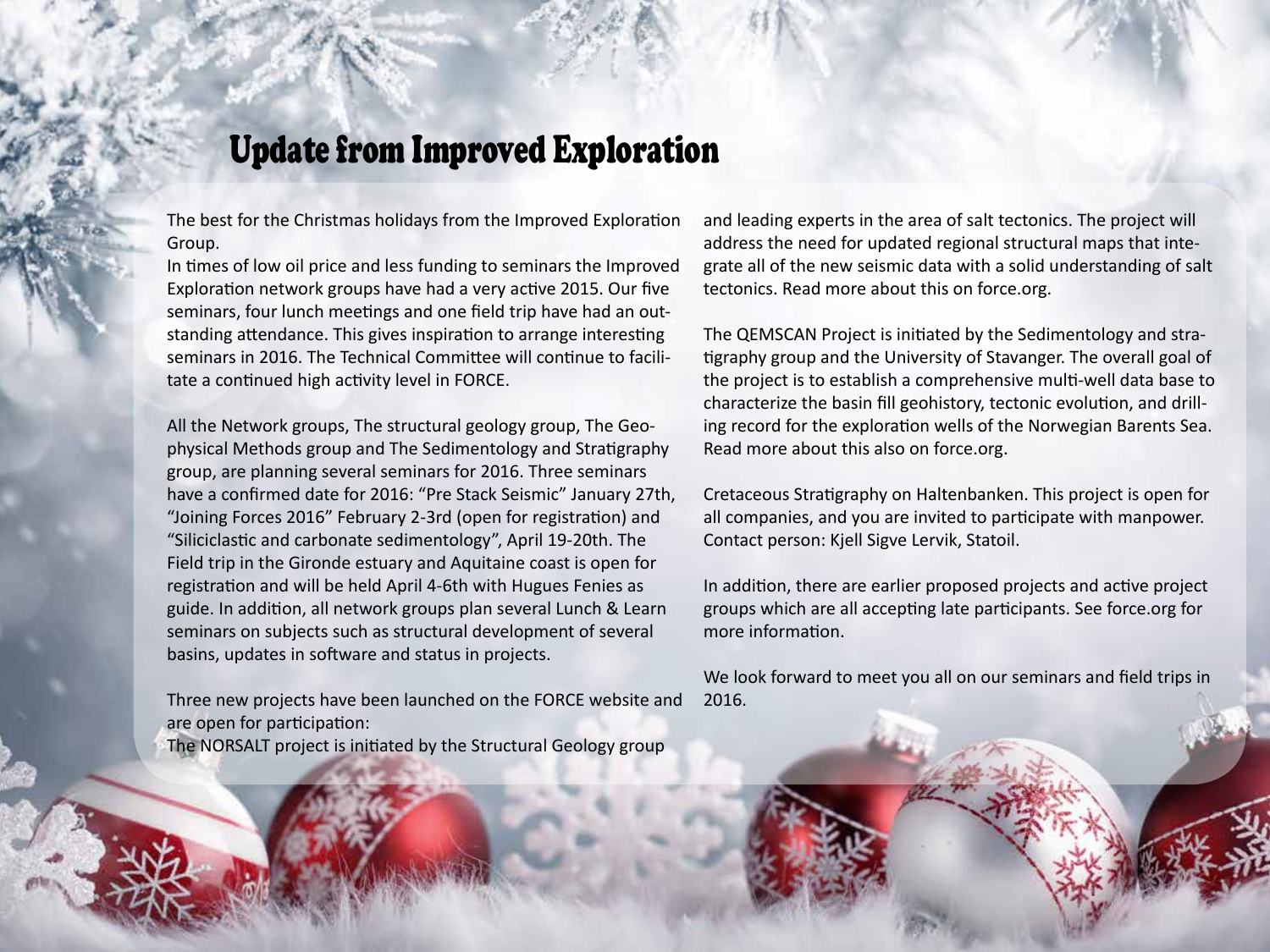# Seminars in 2015 Plans for 2016

## Improved Oil and Gas Recovery 2015

May 21 sth Mature fields - Maximize recovery (81 participants)

### **Lunch and learn seminars:**

Oct 15 th OPM – Open Porous Media (20 participants) Dec 10 th History Matching - what is sufficient HM for prediction/well planning (40 participants

## Improved Oil and Gas Recovery plan for 2016

Feb 2-3 rd Joining Forces

Plan to organize four Lunch & Learn seminars each year.

## Improved Exploration 2015

| April 8-9 th | Underexplored Plays (157 participants)              |
|--------------|-----------------------------------------------------|
| May 6-7 th   | Oslo Graben field trip (23 participants)            |
| May 6-7 th   | Applied Biostratigraphy (44 participants)           |
| May 21 st    | Mature field opportunity screening (81 particiants) |
| June 9-10 th | Triassic and Jurassic reservoir development in the  |
|              | Barents Sea (98 participants)                       |
| Dec 16 th    | Cores of the year 2015 (98 participants)            |

### **Lunch & Learn seminars:**

- March 24 th Geophysical Methods (36 participants)
- April 21 st Paleozoic lacustrine shales of Northeast Greenland (38 participants)
- June 9 th Geophysical Methods (22 participants)
- Nov 25 th Structural development of the Northern North Sea (96 participants)

If you have any ideas for seminars or projects please do not hesitate to contact the network groups or the two technical committees!

## Improved Exploration plan for 2016

| Jan 27 th  | Pre stack seismic                                        |
|------------|----------------------------------------------------------|
| Feb 2-3 rd | Joining Forces                                           |
|            | April 4-6 th Gironde field trip                          |
|            | April 19-20 th Siliciclastic and carbonate sedimentology |

## **Other planned activities without set dates:**

- Fault styles and fault evolution for seismic interpreters, February
- Oslo Graben field trip, spring
- Assessing the value of subsurface data, June
- Stratigraphic traps, Sept/Oct
- Cores of the year 2016, November
- The importance of diagenesis in exploration & production, December
- Use of dynamic data to improve reservoir architecture assessment
- Broadband seismic experiences
- Underexplored Plays II

In addition there are several lunch and learn seminars planned throughouth the year. Keep an eye on force.org for updates.